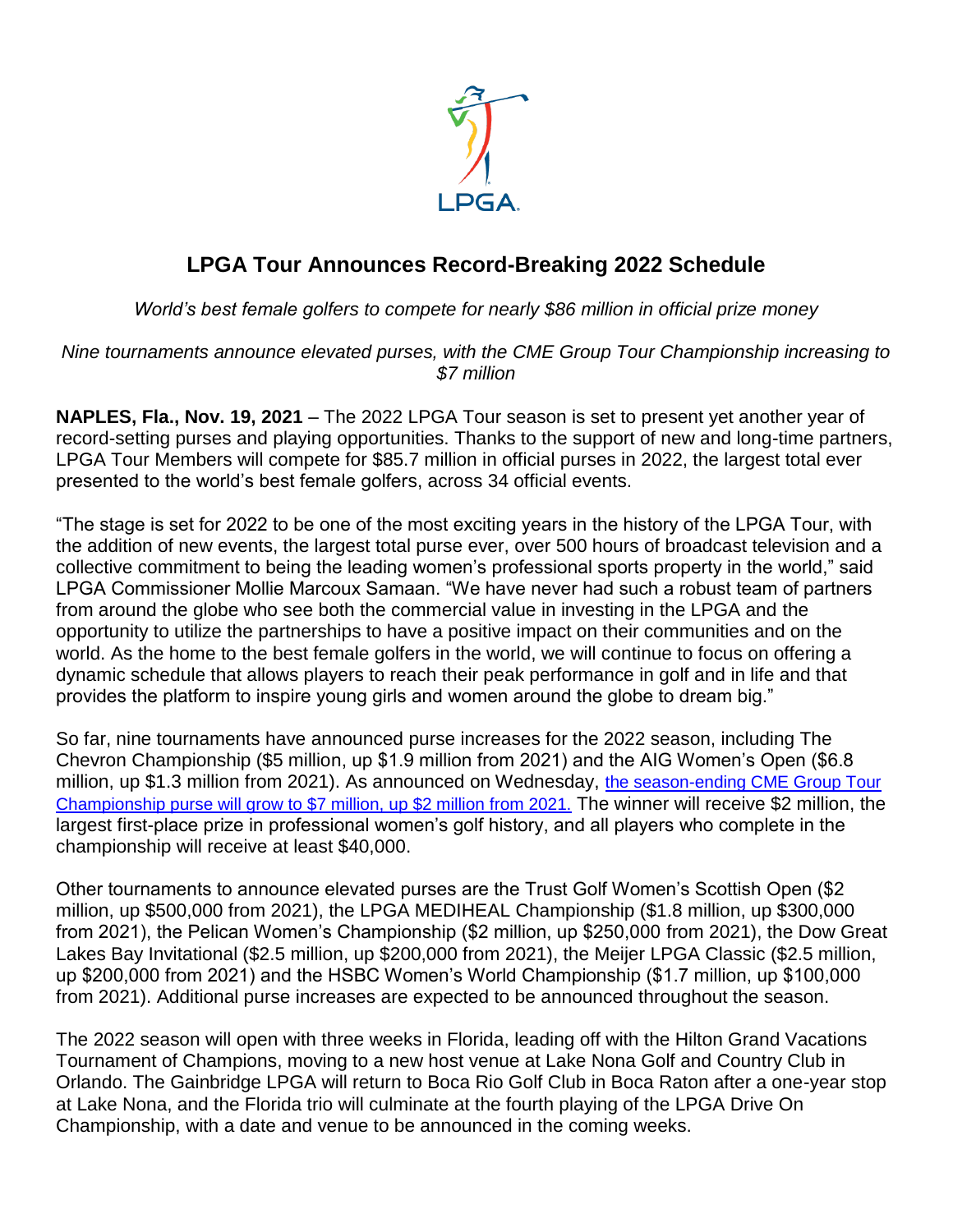Following the usual early-season swing through Asia, with stops in Singapore and Thailand, the Tour will spend five weeks in the Western region of the United States. In early April, the golf world will celebrate Mission Hills Country Club and its 50-plus years of LPGA Tour history with The Chevron Championship, the first major of the golf season, with a new title sponsor. [The LPGA announced in](https://www.lpga.com/news/2021/chevron-joins-lpga-family-as-title-sponsor-of-the-chevron-championship)  [October that 2022 will mark the major's final playing in Rancho Mirage, Calif.](https://www.lpga.com/news/2021/chevron-joins-lpga-family-as-title-sponsor-of-the-chevron-championship), and the week promises to be an exciting celebration of Dinah Shore, Mission Hills and the famed jump into Poppie's Pond.

After beginning with The Chevron Championship, the 2022 women's major championship season will continue at the U.S. Women's Open, which returns to Pine Needles Lodge and Golf Club in North Carolina, the venue for Cristie Kerr's 2007 national championship title. The KPMG Women's PGA Championship will head to Congressional Country Club in Maryland, a five-time men's major venue that is set to welcome its first major women's event.

A four-event European Swing will feature two major championships, starting with the Amundi Evian Championship, the Tour's annual visit to the French Alps. The first week in August will bring the much-awaited AIG Women's Open visit to Muirfield, marking the first time in its illustrious history that the famed links will host a major women's championship.

The season will include two tournaments making their LPGA Tour debuts on the calendar. The JTBC Championship at Palos Verdes will be held at Palos Verdes Golf Club in late April, joining the previous week's JTBC LA Open at Wilshire Country Club for a two-week tour through suburban Los Angeles. In September, the Tour will visit Kenwood Country Club for the Kroger Queen City Championship presented by P&G, marking a return to Cincinnati for the first time since 1989.

After a two-year absence due to the pandemic, the LPGA Tour will return to Canada in late August for the CP Women's Open at Ottawa Hunt and Golf Club in Ontario. It will kick off a summer sprint across the United States, ending with the LPGA MEDIHEAL Championship being held for the first time at The Saticoy Club, located outside Los Angeles. The Tour will then return to Asia for its Fall Swing, making appearances in the People's Republic of China, the Republic of Korea, Chinese Taipei and Japan, before ending the season at the CME Group Tour Championship in Naples, Fla.

| <b>Date</b>        | <b>Title/Location</b>                                 | <b>Purse</b> |
|--------------------|-------------------------------------------------------|--------------|
| Jan. 20-23         | <b>Hilton Grand Vacations Tournament of Champions</b> |              |
|                    | Lake Nona G. and C.C., Orlando, Florida               | \$1.2M       |
| Jan. 27-30         | Gainbridge LPGA at Boca Rio                           |              |
|                    | Boca Rio G.C., Boca Raton, Florida                    | \$2M         |
| Feb. 4-6 or        | <b>LPGA Drive On Championship</b>                     |              |
| Feb 11-13          | Florida location to be announced                      | \$1.5M       |
| March 3-6          | <b>HSBC Women's World Championship</b>                |              |
|                    | Sentosa G.C., Singapore                               | \$1.7M       |
| <b>March 10-13</b> | <b>Honda LPGA Thailand</b>                            |              |
|                    | Siam C.C., Pattaya, Chonburi, Thailand                | \$1.6M       |
| <b>March 24-27</b> | JTBC Classic presented by Barbasol                    |              |
|                    | Aviara G.C., Carlsbad, California                     | \$1.5M       |
| March 31 -         | <b>The Chevron Championship</b>                       |              |
| April 3            | Mission Hills C.C., Rancho Mirage, California         | \$5M         |
| April 13-16        | <b>LOTTE Championship</b>                             |              |
|                    | Hawaii location to be announced                       | \$2M         |
| <b>April 21-24</b> | <b>JTBC LA Open</b>                                   | \$1.5M       |

## **2022 LPGA Tour Schedule; \$85.7 Million in Official Purses** (bold = major; \*\* = to be confirmed)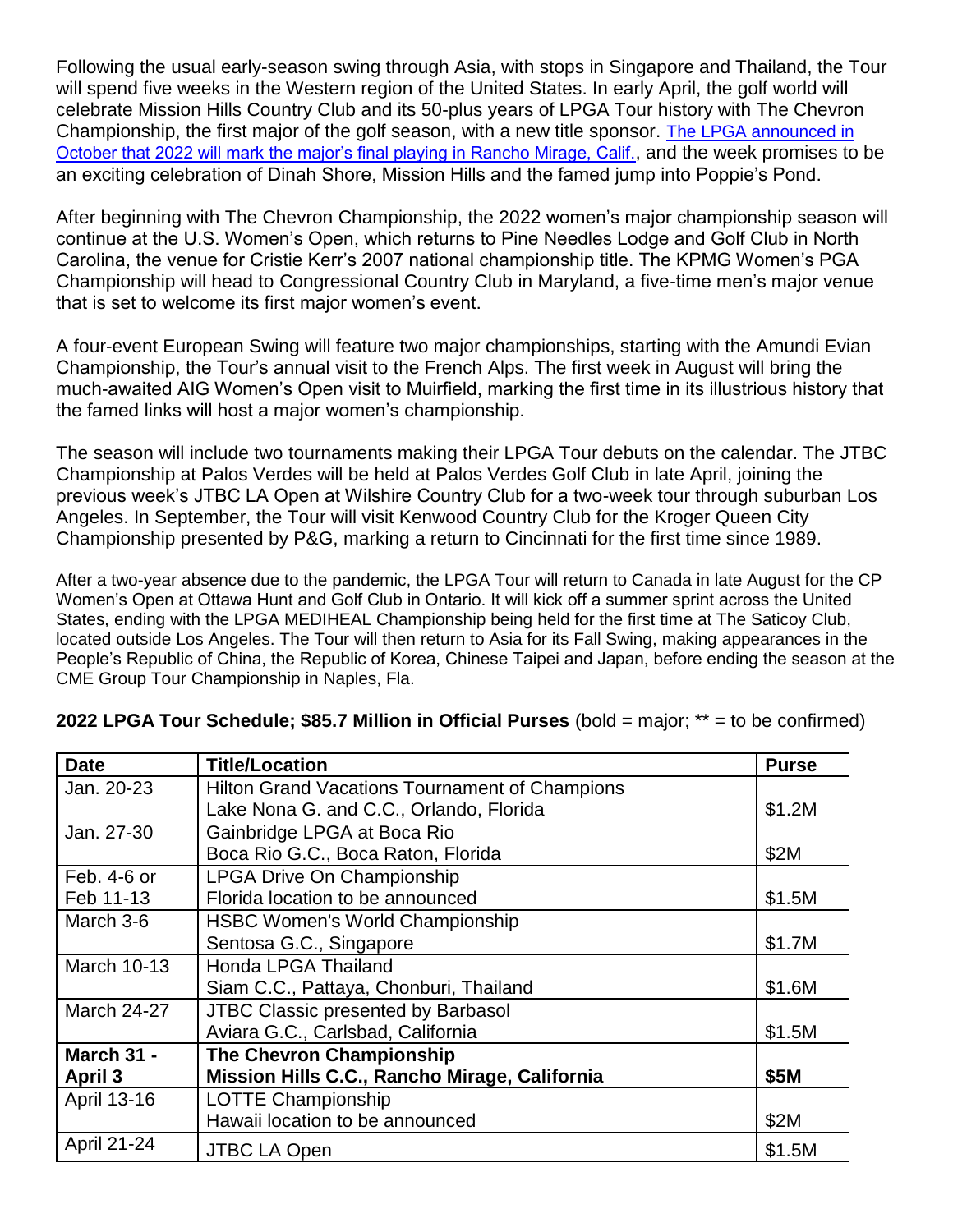|                   | Wilshire C.C., Los Angeles, California                                  |          |
|-------------------|-------------------------------------------------------------------------|----------|
| April 28 - May    | <b>JTBC Championship at Palos Verdes</b>                                |          |
|                   | Palos Verdes G.C., Palos Verdes Estates, California                     | \$1.5M   |
| May 12-15         | <b>Cognizant Founders Cup</b>                                           |          |
|                   | New Jersey location to be announced                                     | \$3M     |
| May 25-29         | Bank of Hope LPGA Match-Play Hosted by Shadow Creek                     |          |
|                   | Shadow Creek, Las Vegas, Nevada                                         | \$1.5M   |
| June $2-5$        | <b>U.S. Women's Open</b>                                                |          |
|                   | Pine Needles Lodge and G.C., Southern Pines, North                      |          |
|                   | <b>Carolina</b>                                                         | \$5.5M** |
| June 10-12        | ShopRite LPGA Classic presented by Acer                                 |          |
|                   | Seaview, A Dolce Hotel (Bay Course), Galloway, New Jersey               | \$1.75M  |
| June 16-19        | Meijer LPGA Classic for Simply Give                                     |          |
|                   | Blythefield C.C., Grand Rapids, Michigan                                | \$2.5M   |
| <b>June 23-26</b> | <b>KPMG Women's PGA Championship</b>                                    |          |
|                   | Congressional C.C., Bethesda, Maryland                                  | \$4.5M   |
| <b>July 13-16</b> | Dow Great Lakes Bay Invitational                                        |          |
|                   | Midland C.C., Midland, Michigan                                         | \$2.5M   |
| <b>July 21-24</b> | Amundi Evian Championship<br>Evian Resort G.C., Evian-les-Bains, France | \$4.5M   |
|                   | Trust Golf Women's Ladies Scottish Open                                 |          |
| <b>July 28-31</b> | Dundonald Links, Ayrshire, Scotland                                     | \$2M     |
| Aug. 4-7          | <b>AIG Women's Open</b>                                                 |          |
|                   | Muirfield, East Lothian, Scotland                                       | \$6.8M   |
| Aug. 11-14        | <b>ISPS Handa World Invitational</b>                                    |          |
|                   | Galgorme Castle G.C., and Massereene G.C., Antrim, Northern             |          |
|                   | Ireland                                                                 | \$1.5M   |
| Aug. 25-28        | CP Women's Open                                                         |          |
|                   | Ottawa Hunt and G.C., Ottawa, Ontario, Canada                           | \$2.35M  |
| Sept. 1-4         | Dana Open presented by Marathon                                         |          |
|                   | Highland Meadows G.C., Sylvania, Ohio                                   | \$1.75M  |
| Sept. 8-11        | Kroger Queen City Championship presented by P&G                         |          |
|                   | Kenwood Country Club, Cincinnati, Ohio                                  | \$1.75M  |
| Sept. 15-18       | <b>Portland Classic</b>                                                 |          |
|                   | Oregon location to be announced                                         | \$1.4M   |
| Sept. 23-25       | Walmart NW Arkansas Championship presented by P&G                       |          |
|                   |                                                                         |          |
| Sept. 29 - Oct.   | Pinnacle Country Club, Rogers, Arkansas                                 | \$2.3M   |
|                   | <b>Volunteers of America Classic</b>                                    |          |
| 2                 | Old American G.C., The Colony, Texas                                    | \$1.5M   |
| Oct. 6-9          | LPGA MEDIHEAL Championship                                              |          |
|                   | The Saticoy Club, Somis, California                                     | \$1.8M   |
| Oct. 13-16        | <b>Buick LPGA Shanghai</b>                                              |          |
|                   | Qizhong Garden G.C., Shanghai, People's Republic of China               | \$2.1M   |
| Oct. 20-23        | <b>BMW Ladies Championship</b>                                          |          |
|                   | Korean location to be announced                                         | \$2M     |
| Oct. 27-30        | <b>Taiwan Swinging Skirts LPGA</b>                                      |          |
|                   | Miramar G.C., New Taipei City, Chinese Taipei                           | \$2.2M   |
| Nov. 3-6          | <b>TOTO Japan Classic</b><br>Seta Golf Course, Shiga, Japan             | \$2M     |